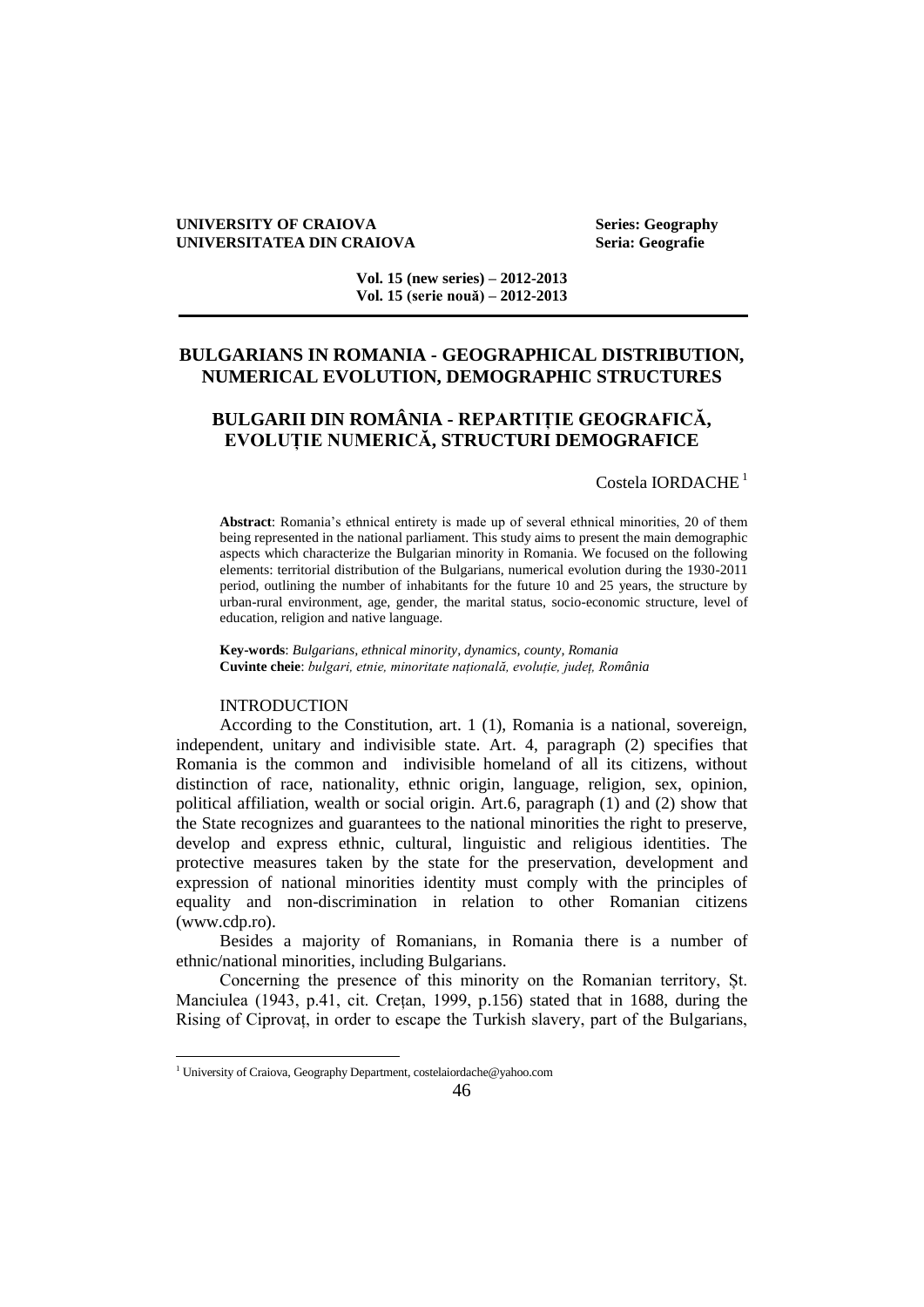especially those living in the small town of Ciprovaț, (the ciprovicens -"the Bulgarians from the mountains") and from the surroundings, but also those from the area of the Șiștov-Nicopole (pavlichens or the "Bulgarians from the plain") took refuge over the Danube, in Oltenia (…). Part of these Bulgarians migrated during the 1700 in Transylvania (…). In 1737, a massive group of Bulgarians migrate from Oltenia to Banat.

#### DATA AND METHODS

The study was realized using statistic data about the Bulgarian minority provided by the National Institute of Statistics in Bucharest. Using the data available, the study shows the numeric evolution of this ethnic group at the county level between 1930 and 2011. The analysis is centered of the demographic status from 2002, as the rest of the censuses those not contain complete data sets to allow analysis and comparisons or to outline the demographic changes registered by this minority. In order to estimate the evolution trend of the demographic potential of the Bulgarians in Romania for the next 10, respectively 25 years, the author makes use of the arithmetical progression to project the trend, as the formula uses the average annual growth: Pn=P1 +  $\Delta n$  (Vert, 1995, p. 57) where: Pn= projected after n years, P1=the existing population (registered at the last census), ∆= the average annual growth.

#### DISCUSSIONS

According to the census in 2011, in Romania were registered 7,336 Bulgarians, representing 0.04% of the total population.

#### **1.Territorial distribution of the Bulgarians**

Regarding the *territorial distribution*, at the **county level** we can notice a massive concentration in two counties: Timiș with 61.0% and Dâmbovița with 21.6%. Arad county remarks with 543 Bulgarian ethnics (7.4%) and Bucharest municipality with 296 persons (4.0%). Statistic data show the sparse distribution of Bulgarians in 32 counties and Bucharest, registering different shares (Fig. 1). Remarkably, is, on one hand, the punctual concentration, mentioned previously and, on the other hand, the small number present in the rest of the major administrative territorial units, the number of Bulgarians oscillating between 3 ethnics (in Bacău, Sălaj) and 65 ethnics (Dolj).

The same major discrepancy is also noted at the level of the **development regions**. In the West region are concentrated only 5,069 Bulgarians representing 69.1% from the total number of the Bulgarian ethics, their share in the total population is 0.3%. To a great distance is South Muntenia, with 1,644 Bulgarians, namely 22.4% from the total number of this national minority and 0.05% from the total population of the region. The next region is Bucharest-Ilfov with 341 Bulgarians representing 4.6% from this ethnic group and about 0.02% from the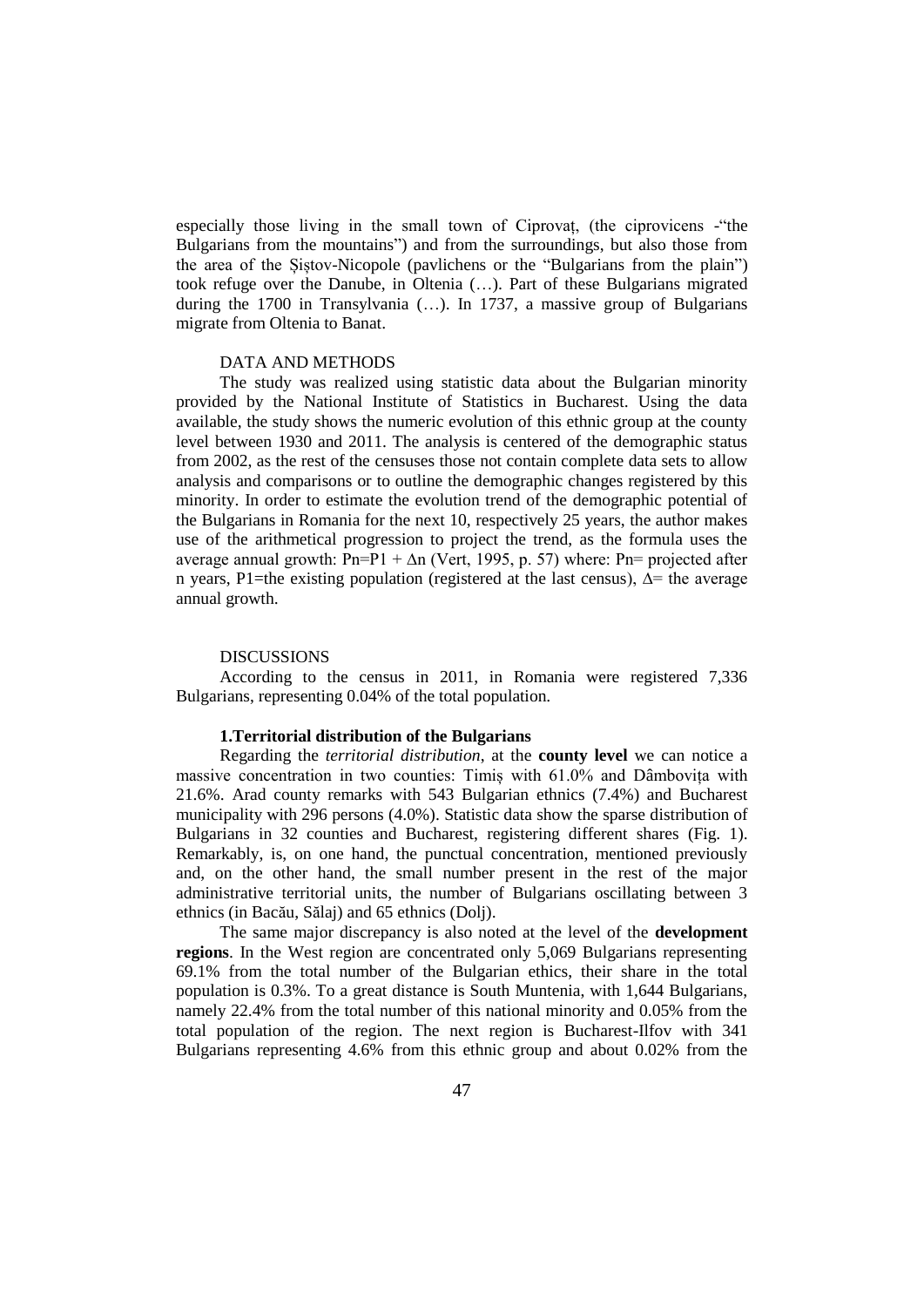population of the region. In the rest of the regions the numeric representation of the studied ethnic group ranges between a minimum of 13 persons in North-Est and a maximum of 85 persons in the South-West region.



**Fig. 1. Proportion of the Bulgarian population-administrative units(2011)** *(Source: Kiss, Veress, 2010, p. 32)*

The distribution of the Bulgarian ethnics of **historical regions** repeats the previous situations. In Banat is located the majority of this ethnic group, namely 4,505 persons, representing 61.4% from their total number and 0.5% from the population of the region. In Muntenia are concentrated 1,697 Bulgarians, representing 23% from the total number of Bulgarians and 0.04% from the total population of the region. We should mention that in this region, Bucharest is also included with about 300 Bulgarians, representing 4% of the ethnic group and 0.01% from the total population from the capital. In the north-western part of the country, in Crișana-Maramureș historic region had been registered during the census 584 Bulgarians, namely 7.9% from their total number, having a share of 0.03% from the total population of the region. Although the regions vary in territorial extension, population and number of component counties, Oltenia and Transylvania are almost identical regarding the demographic number of the Bulgarian community, 85/88 persons, representing each about 1.2% from the total number of the Bulgarians. The smallest number of the representatives in the Bulgarian community is found in Dobrudja and Moldavia historical regions, where their number is 58 persons (0.8%) and, respectively 23 persons (0.5%).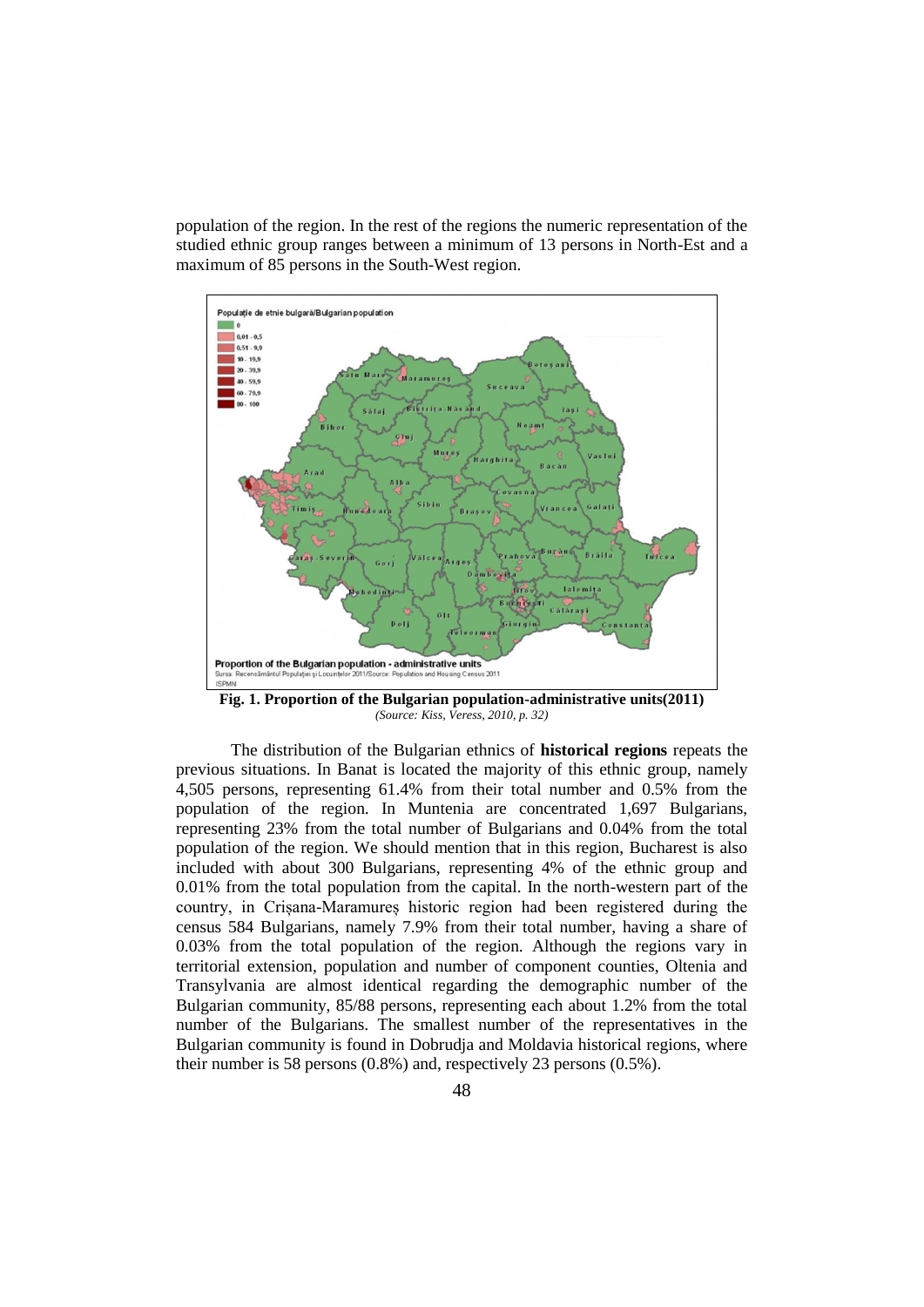Regarding the numerical size of this ethnic group at urban level, there were observed the following: Timisoara with 859 persons, Târgoviște with 662 pers., Sânnicolau Mare 367 pers., Bucharest with 296 pers., Arad with 180 pers. and Deta with 121 persons.

Among rural settlements, i.e. communes, there were found: Dudeştii Vechi (Timiş county) which has the largest community of Bulgarians, formed of 2439 pers., representing 58% of the commune's population. In Dâmbovita county, Băleni commune has 895 Bulgarians, representing 10.7% of the total population; in Timiş county there are the communes: Denta with 479 Bulgarians, representing 16.1% of the total population.

## **2. The numerical evolution of population**

The total number of Bulgarians in Romania was determined during the censuses from the 1930- 2011 period and has evolved according to Tables 1-2-3.

In the eight decades (Table no. 1), the numerical size of this minority decreased by 88.9%. It is notable the severe decrease of 54,308 persons representing 81.9% of the first interval. There is an historical explanation and it is due to the fact that the largest Bulgarian communities (representing 74% of all ethnicity) were in the counties of Constanța and Tulcea. As Caliacra and Durostor counties were moved to the Bulgarian territory, there is a transfer of population too, so that between the first two censuses, the Bulgarian minority in Constanța and Tulcea counties drops from thousands of persons to hundreds of persons. This is the reason why our analysis will focus on the 1956-2011 period, during which the Bulgarian population decreased by 39.1% (Table no. 2). The same situation is observed for the numerical evolution of the Bulgarians în Timiş whose number decreased from 7440 persons to 4478 pers.

More evident was the decrease of the Bulgarians in Arad county (70.5%) and Bucharest (62.7%). At the level of the historical province (Table no 3) significant reductions were registered in Dobruja (92.2%) and Crișana (70.4%), while the number of Bulgarians in Banat decreased by 40%.

A positive dynamic can be noted in Dâmbovița county, where the number of the Bulgarians increased significantly from 35 persons to 1,586 persons, which determined an increased by 54.6% of this ethnic group in Muntenia.

From the analysis of the statistical data from the last two censes, one can notice the increase of the regressive trend, which is expressed at the national level by a decrease of 8.6% of the community under study. The same negative trend was also registered at the communities from the rest of the counties (also the capital registered a decrease by 20%), except those in counties like Dâmbovița, Ilfov, Dolj and Cluj. Notably is the ascending trend in the number of the Bulgarians from Dâmbovița county, which register an increase by 141% at the county level, 113.1% in Băleni commune and even a bigger increase of 193% in Târgoviște municipality.

In the two counties located in the west of the country, the Bulgarian community registers a decreasing trend in number, in Arad county the decrease was by 33.7%, while in Timiș by 14.1%.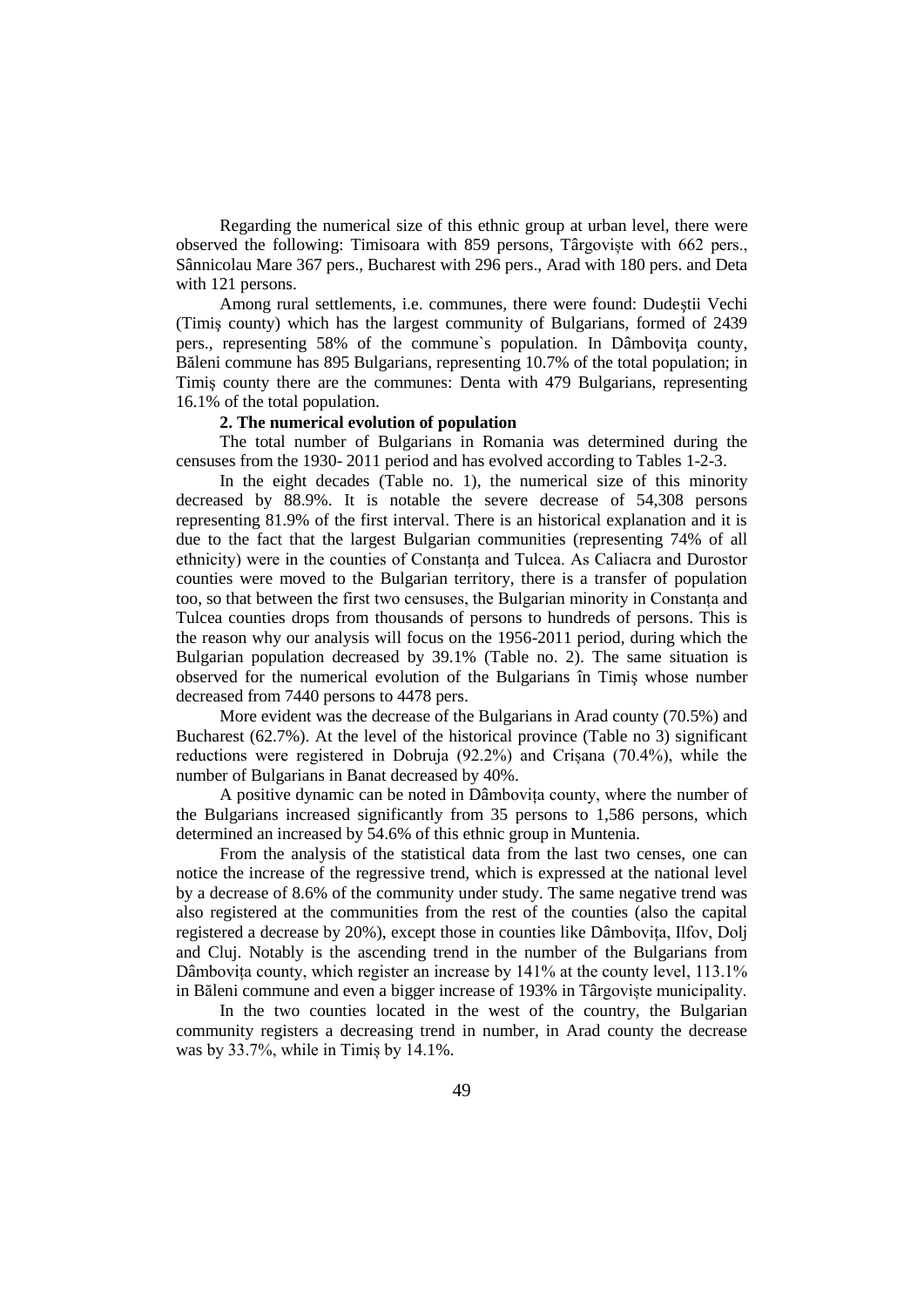| County          | <b>CENSUS</b>    |                 |                 |                          |                 |                 |                  |                |  |
|-----------------|------------------|-----------------|-----------------|--------------------------|-----------------|-----------------|------------------|----------------|--|
|                 | 29.12.<br>21.02. |                 | 15.03.<br>5.01. |                          | 7.01.<br>18/03. |                 | 20.10.           | 2011/          |  |
|                 | 1930             | 1956            | 1966            | 1977                     | 1992            | 2002            | 2011             | $1956\%$       |  |
| Alba            | 135              | 27              | 14              | 16                       | 12              | 21              | 8                | $-70.3$        |  |
| Arad            | 2,391            | 1,842           | 1,683           | 1,473                    | 1,122           | 819             | $\overline{543}$ | $-70.5$        |  |
| Arges           | 109              | 26              | $\overline{8}$  | 15                       | 16              | $\overline{8}$  | $\overline{4}$   | $-84.6$        |  |
| Bacău           | 139              | 11              | 9               | $\overline{9}$           | $\overline{8}$  | 13              | $\overline{3}$   | $-72.7$        |  |
| Bihor           | 212              | 96              | 85              | 69                       | 43              | 31              | 29               | $-69.8$        |  |
| Bistrița-Năsăud | 39               | 5               | 5               | $\overline{2}$           | $\overline{a}$  | $\overline{4}$  | $\overline{a}$   | $-100$         |  |
| Botoșani        | 120              | 10              | 6               | $\overline{5}$           | $\mathbf{1}$    | $\overline{2}$  | $\overline{a}$   | $-100$         |  |
| Brașov          | 108              | $\overline{32}$ | 43              | 36                       | 16              | $\overline{21}$ | 18               | $-43.8$        |  |
| Brăila          | 364              | 81              | $\overline{65}$ | $\overline{38}$          | $\overline{32}$ | $\overline{27}$ | 12               | $-85.2$        |  |
| Buzău           | 89               | 11              | $\overline{12}$ | 10                       | 10              | $\overline{4}$  | $\overline{a}$   | $-100$         |  |
| Caraș-Severin   | 231              | 73              | 108             | $\overline{95}$          | 83              | 52              | $\overline{27}$  | $-63.0$        |  |
| Călărași        | $\overline{210}$ | 66              | 40              | $\overline{33}$          | 55              | 18              | 11               | $-83.3$        |  |
| Clui            | 227              | 38              | 46              | 43                       | $\overline{18}$ | 20              | $\overline{21}$  | $-44.7$        |  |
| Constanța       | 27,206           | 361             | 304             | 292                      | 184             | 74              | $\overline{35}$  | $-90.3$        |  |
| Covasna         | $\overline{31}$  | 9               | 7               | $\overline{8}$           | $\overline{2}$  | $\mathbf{1}$    | $\overline{4}$   | $-55.6$        |  |
| Dâmbovita       | 173              | 35              | $\overline{25}$ | 14                       | 809             | 658             | 1,586            | $+4431.4$      |  |
| Doli            | $\overline{221}$ | $\overline{31}$ | $\overline{23}$ | 16                       | 17              | 51              | 65               | $+109.7$       |  |
| Galați          | 625              | 58              | 63              | $\overline{50}$          | 35              | 18              | 7                | $-87.9$        |  |
| Giurgiu         | 190              | 26              | 6               | 5                        | 87              | 3               | $\,8\,$          | $-69.2$        |  |
| Gorj            | 40               | 5               | $\overline{2}$  | 1                        | $\overline{4}$  | 3               | $\overline{a}$   | $-100$         |  |
| Harghita        | 12               | 6               | $\mathbf{1}$    | 6                        | $\overline{2}$  | $\overline{5}$  | $\overline{a}$   | $-100$         |  |
| Hunedoara       | 83               | 78              | 131             | 86                       | 75              | 35              | 21               | $-73.0$        |  |
| Ialomița        | 126              | 185             | 14              | 19                       | 11              | $\overline{4}$  |                  | $-100$         |  |
| Iași            | 174              | 19              | 9               | 15                       | $\overline{7}$  | $\overline{8}$  | 5                | $-73.7$        |  |
| <b>Ilfov</b>    | $\overline{a}$   | $\overline{a}$  | $\overline{a}$  |                          | $\overline{31}$ | 27              | 45               | $+100$         |  |
| Maramureş       | $\overline{38}$  | $\overline{4}$  | $\overline{3}$  | $\overline{8}$           | 10              | 21              | $\overline{4}$   | $\overline{0}$ |  |
| Mehedinți       | 137              | 27              | 31              | $\overline{8}$           | 13              | $\overline{4}$  | $\overline{6}$   | $-77.8$        |  |
| Mureș           | 94               | 39              | $\overline{25}$ | 33                       | 18              | 14              | 12               | $-69.2$        |  |
| Neamt           | 132              | 28              | 17              | 6                        | $\overline{5}$  | $\overline{5}$  | $\overline{a}$   | $-100$         |  |
| Olt             | 263              | 16              | 12              | 7                        | 14              | $\overline{4}$  | $\overline{5}$   | $-68.8$        |  |
| Prahova         | 236              | 37              | 34              | $\overline{24}$          | 21              | $\overline{24}$ | 17               | $-54.1$        |  |
| Satu Mare       | 86               | 16              | 13              | $\overline{8}$           | 5               | 5               | $\overline{4}$   | $-75.0$        |  |
| Sălaj           | 121              | $\overline{16}$ | $\overline{8}$  | $\mathbf{1}$             | $\overline{4}$  | 6               | $\overline{3}$   | $-81.3$        |  |
| Sibiu           | $\overline{147}$ | 40              | $\overline{29}$ | $\overline{28}$          | 10              | $\overline{10}$ | $\overline{4}$   | $-90.0$        |  |
| Suceava         | 83               | 16              | $\overline{8}$  | $\mathbf{1}$             | $\overline{4}$  | 6               | $\overline{5}$   | $-68.8$        |  |
| Teleoman        | 251              | 28              | 20              | $\overline{2}$           | 16              | $\overline{19}$ | $\overline{7}$   | $-75.0$        |  |
| Timiş           | 7,527            | 7.440           | 7,509           | 7,151                    | 6,466           | 5,562           | 4,778            | $-35.8$        |  |
| Tulcea          | 21,865           | 388             | 220             | 123                      | 127             | 61              | 23               | $-94.0$        |  |
| Vaslui          | 247              | 6               | $\,8\,$         | $\overline{\mathbf{3}}$  | 5               | $\mathbf{1}$    |                  | $-100$         |  |
| Vâlcea          | $\overline{71}$  | $\overline{11}$ | $\overline{5}$  | $\overline{8}$           | 6               | $\overline{4}$  | $\overline{4}$   | $-63.6$        |  |
| Vrancea         | 177              | $\overline{15}$ | 11              | $\overline{\mathcal{L}}$ | $\overline{2}$  | $\overline{2}$  | $\overline{a}$   | $-100$         |  |
| București       | 1,727            | 794             | 534             | 599                      | 466             | 370             | 296              | $-62.7$        |  |
| România         | 66,348           | 12,040          | 11,193          | 10,372                   | 9,851           | 8,025           | 7,336            | $-39.1$        |  |

**Table no. 1. The dynamics of the number of Bulgarians in Romania during 1930- 2011**

 *Source[: www.insse.ro](http://www.insse.ro/)*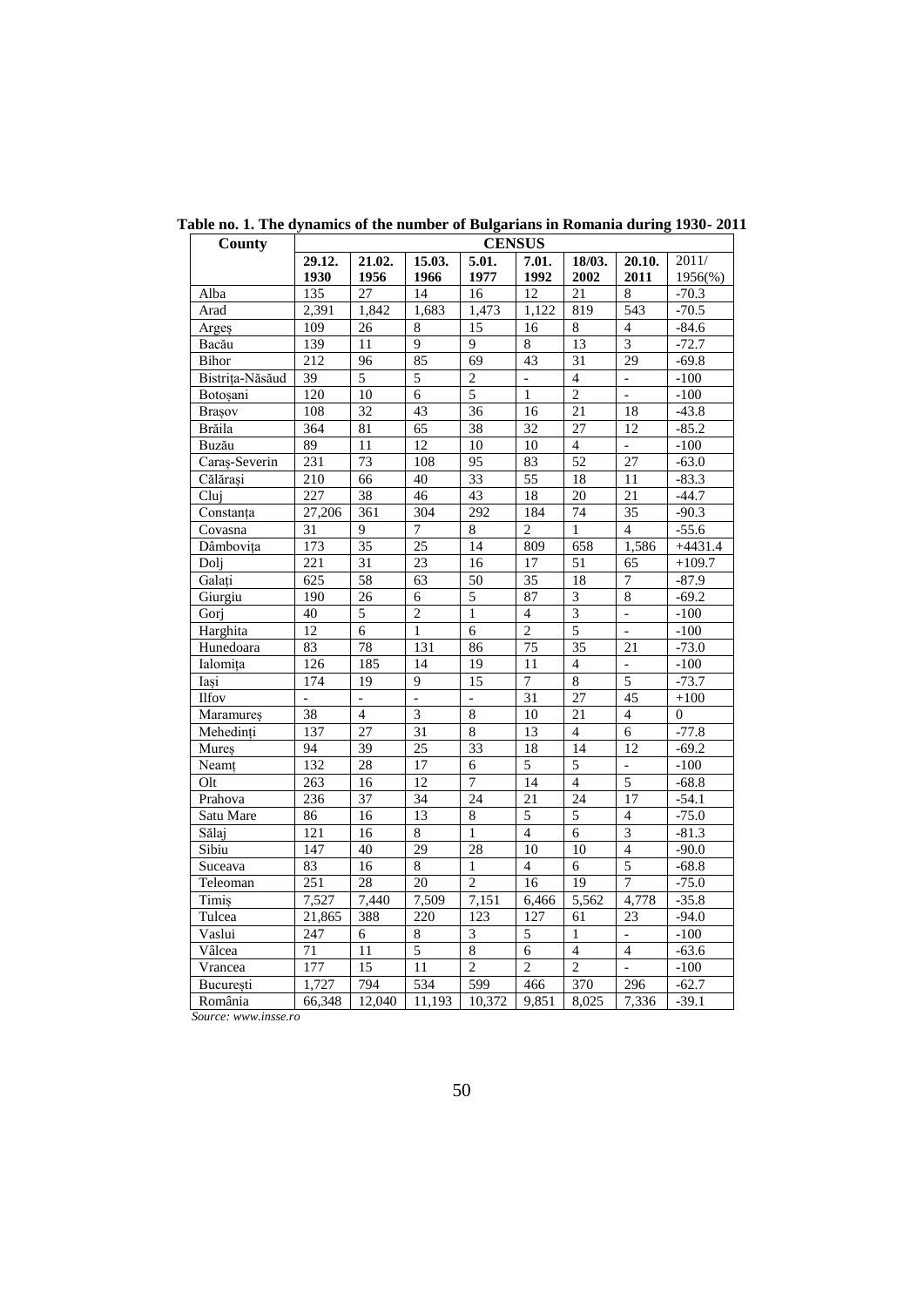| Census year | Total                     | % in Romania's | Decreasing rate as compared |
|-------------|---------------------------|----------------|-----------------------------|
|             | <b>Bulgarians</b>         | population     | to previous census $(\%)$   |
| 1930        | 66,348                    | 0.5            |                             |
| 1948        | 13,408                    | 0.1            | $-79.8$                     |
| 1956        | 12,040                    | 0,1            | $-10.2$                     |
| 1966        | 11,193                    | 0,1            | $-7.0$                      |
| 1977        | 10,372                    | 0.1            | $-7.3$                      |
| 1992        | 9,851                     | 0.04           | $-5.0$                      |
| 2002        | 8,025                     | 0.04           | $-18.5$                     |
| 2011        | 7,336                     | 0.04           | $-8.6$                      |
| $\sim$      | $\mathbf{r}$ $\mathbf{r}$ |                |                             |

**Table no. 2. The evolution of Bulgarians during 1930-2011**

*Source: [www.insse.ro;](http://www.insse.ro/) processed data*

**Table no. 3. The evolution of Bulgarians on historical provinces during 1956-2011**

| Province     | 1956 |      | 1966 |      | 1977 |      | 1992 |      | 2002 |      | 2011 |      |
|--------------|------|------|------|------|------|------|------|------|------|------|------|------|
|              | Nr.  | $\%$ | Nr.  | $\%$ | Nr.  | $\%$ | Nr.  | $\%$ | Nr.  | $\%$ | Nr.  | %    |
| Banat        | 7513 | 62.4 | 7617 | 68.1 | 7247 | 70.0 | 6549 | 66.5 | 5614 | 70.0 | 4505 | 61.4 |
| Crisana-     | 1974 | 16.4 | 1792 | 16.0 | 1559 | 15.0 | 1184 | 12.0 | 862  | 10.7 | 584  | 7.9  |
| Maramures    |      |      |      |      |      |      |      |      |      |      |      |      |
| Dobrogea     | 749  | 6.2  | 524  | 4.7  | 415  | 4.0  | 311  | 3.2  | 135  | 1.7  | 58   | 0.8  |
| Moldova      | 163  | 1.4  | 131  | 1.2  | 88   | 0.8  | 67   | 0.7  | 55   | 0.7  | 23   | 0.3  |
| Muntenia     | 289  | 10.7 | 758  | 6.8  | 792  | 7.6  | 1534 | 15.6 | 1162 | 14.5 | 1993 | 27.2 |
| Oltenia      | 90   | 0.7  | 73   | 0.5  | 40   | 0.5  | 54   | 0.5  | 66   | 0.8  | 85   | 1.2  |
| Transilvania | 262  | 2.2  | 298  | 2.7  | 231  | 2.2  | 152  | 1.5  | 131  | 1.6  | 88   | 1.2  |

*Source: [www.insse.ro;](http://www.insse.ro/) processed data*

The analysis of the statistical data for a period of five and half decades allowed the emphasis of the following indicators relevant for the dynamic of the numbers concerning the Bulgarians, as well as for the prognosis of the evolution trend (Vert, 1999, p. 20, 57). Therefore, the absolute growth for the entire period (1956-2011), representing the difference between the number of the population at the end of the period and the one from the beginning, namely  $-4,704$  persons; the average annual growth, represented by the number showing the increase of the population, as an annual average, is  $-85.5$  persons; the increasing rate, showing how much the respective community increased in number to 100 inhabitants, is - 39.1%.

If the same decreasing trend is maintained (-39.1%), we estimate that the Bulgarian population shall by reduced to half by 2054. Using the arithmetical progression, as it uses the average annual growth, to project the population trend, in the next decade the Bulgarians shall number 6,481 persons, while in 25 years they shall be reduce to 5,199 persons.

The prognosis or the demographic projection is the probabilistic evaluation of the number  $(...)$  of the population for a certain time line  $(...)$  starting from the promises that the entire conditions in which the population evolved in the past shall generally remain unchanged in the future (Iosep, 2001, p.149).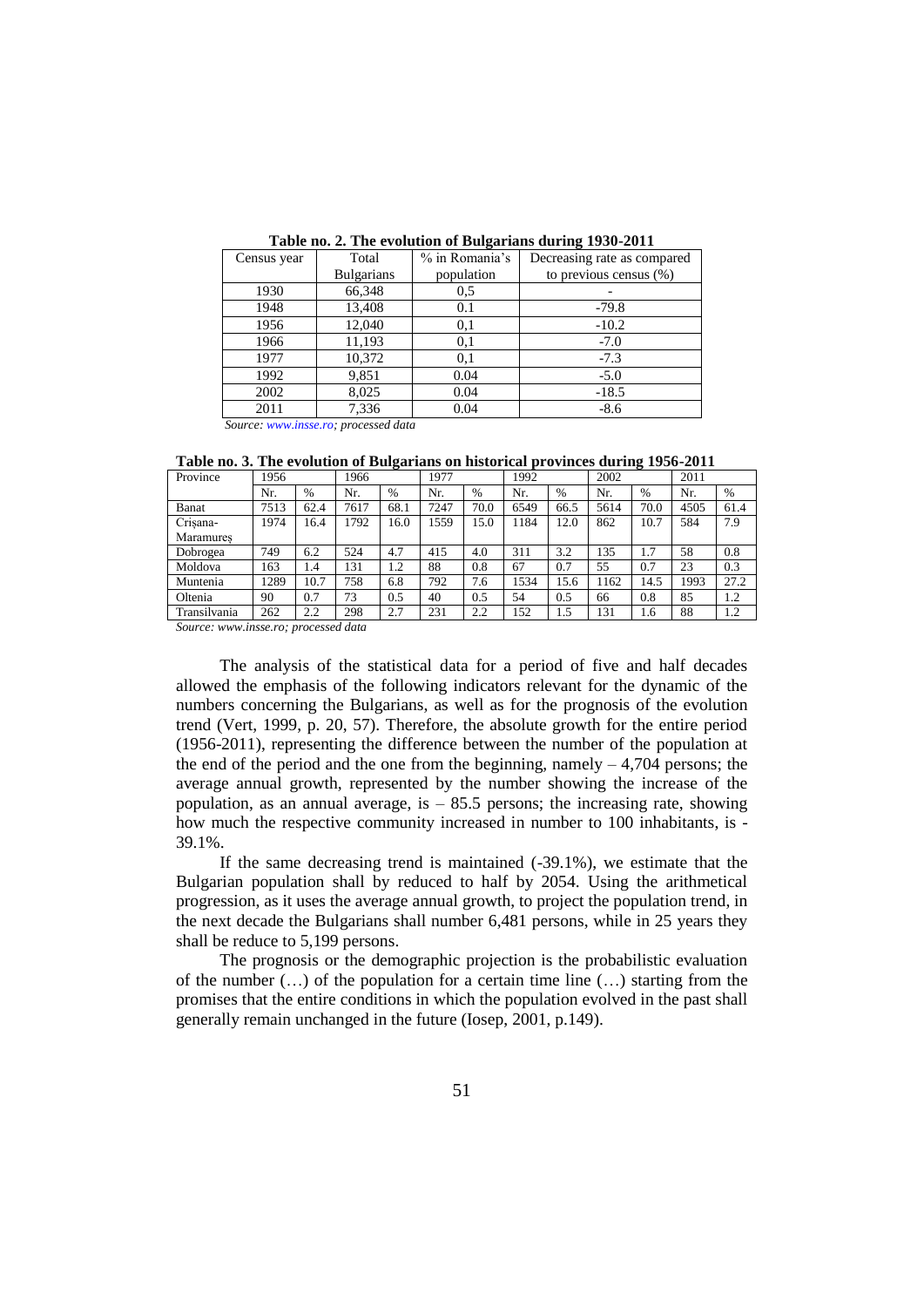## **3. The urban-rural structure**

Regarding the structure on living areas, the Bulgarians live predominantly in the rural area, which concentrate 60.3% from the total number of this ethnic group. In the counties where the biggest part of this minority is concentrated, the Bulgarians living in rural area represent 69.2% in Timiș, 64.5% in Arad and 58% in Dâmbovița.

In Brăila, Covasna, Iași, Mureș and Sibiu counties, the Bulgarians are equally distributed on the two living environments. Predominantly urban are the communities in the following counties: Alba, Bihor, Brașov, Caraș-Severin, Călărași, Constanța, Cluj, Dolj, Galați, Hunedoara, Maramureș, Mehedinți, Prahova and Tulcea.

#### **4. The age and gender structure of the population**

The distribution of the Bulgarian minority on sexes is almost similar with the one at the country level, the women as a majority, with a share of 51.1%, while the men represent about 48.9% of the total ethic group. The maximum value is registered in Bucharest, where the share of women increases at 53.0%, while at the opposite pole is Dâmbovița county with 47.6% for women. In Botoșani, Suceava and Vrancea counties, the population is equally distributed on the two sexes. In oppositions with the counties mentioned before, in Maramureș and Vaslui only feminine population of Bulgarians was registered, while in Covasna, Giurgiu and Gorj only masculine Bulgarian population.

The Bulgarian feminine population represent the majority both in urban areas, with 52.1%, and in rural areas, with a share of 50.4% from the total number of the ethnic group.

The *ratio/ feminine rate* is 104.4%, namely 104.4 women to 100 men. This ratio is over unitary in Bucharest (112.6%), Timiș (105.1%), Arad (100.2%), Constanța, Prahova ș.a. In Dâmbovița county, the ratio is 90.7 women to 100 men, the sex distribution showing a share of 52.4% men and 47.6% women. The analysis of this age distribution report evidences values below 100 for the young (95.3%) and adult (92.3%) feminine population, with a different situation for the elders, where the numbers are clearly in favour of the feminine population (135.7%). At the level of living areas, the feminine rate is over unitary both in urban area (108.8%) and in rural area (101.6%). It is under unitary for the young urban (94.4%) and rural (95.8%) population and for the adult women population in the rural area (84.5%).

Regarding the *age structure of the population on major age groups* and the rural-urban structure of the population in 2002, the situation was according to the Table no. 4 and 5.

In order to emphasize the level of demographic ageing, I reported the number of persons of 60 years and over to the number of persons up to 20 years; the resulted value of 195.9% indicate an extremely aged population, a situation that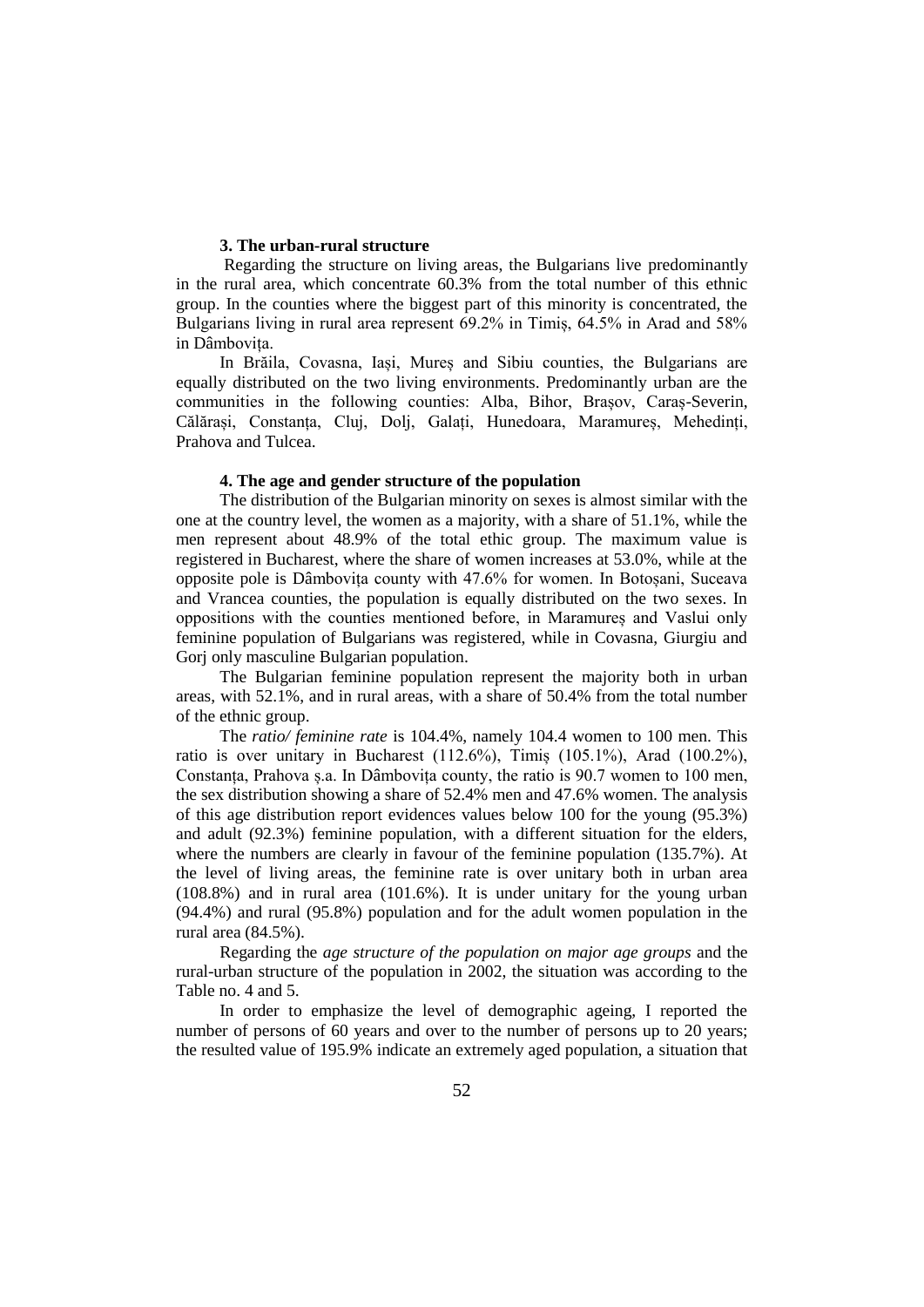is also demonstrated by the narrow base and extended peak of the age pyramid (Fig. no. 2).

| Age group<br>(years)                 | <b>Total</b> |      | <b>Masculin</b> | ີ    | Feminin      |      |  |  |  |
|--------------------------------------|--------------|------|-----------------|------|--------------|------|--|--|--|
|                                      | No. pers.    | $\%$ | No.<br>pers.    | %    | No.<br>pers. | %    |  |  |  |
| $0-14$                               | 844          | 10.5 | 432             | 11.0 | 412          | 10.1 |  |  |  |
| 15-59                                | 4675         | 58.3 | 2432            | 61.9 | 2.244        | 54.7 |  |  |  |
| $\geq 60$                            | 2506         | 31.2 | 1.063           | 27.1 | 1.443        | 35.2 |  |  |  |
| <b>Total</b>                         | 8025         | 100  | 3926            | 48.9 | 4099         | 51.1 |  |  |  |
| Source: www.insse.ro: processed data |              |      |                 |      |              |      |  |  |  |

**Table no. 4. The sex and age structure of the Bulgarian minority**

*Source: [www.insse.ro;](http://www.insse.ro/) processed data*

 **Table no. 5. The gender, age and rural-urban structure of the Bulgarian minority**

| Age       |              |      |      | Urban                      |      | Rural                |       |      |                 |      |         |      |
|-----------|--------------|------|------|----------------------------|------|----------------------|-------|------|-----------------|------|---------|------|
| group     | <b>Total</b> |      |      | Feminin<br><b>Masculin</b> |      |                      | Total |      | <b>Masculin</b> |      | Feminin |      |
| (years)   | Nr           | $\%$ | Nr.  | %                          | Nr.  | %                    | Nr.   | $\%$ | Nr.             | $\%$ | Nr.     | %    |
| $0-14$    | 824          | 7.6  | .24  | $\mathbf{r}$<br>$\Omega$ . | .17  | $\overline{ }$<br>.0 | 603   | 12.5 | 308             | 12.8 | 295     | 12.1 |
| 15-59     | 2168         | 68.0 | 1072 | 66.0                       | 1096 | 66.0                 | 2507  | 51.8 | 359             | 56.6 | 1148    | 47.1 |
| $\geq 60$ | 778          | 24.4 | 330  | 217                        | 448  | 27.0                 | 1728  | 35.7 | 733             | 30.5 | 995     | 40.8 |

*Source[: www.insse.ro;](http://www.insse.ro/) processed data*



Fig. 2. Age pyramid of the Bulgarian minority

*The ratio of demographic dependence (of age)* shows the pressure exercised by the groups of young and elders (economically inactive) over the adult population, able to work. At the level of the year that is taken into consideration for our analysis, this ratio is 1,827.6‰, meaning that about 1,828 young and old persons are dependent of 1,000 adults.

Compared to the majority, the Bulgarian ethnics have a higher aging index, with a tendency to age even further. Thus, the average age is with 10 years higher, at the last censes being registered values of 44.3 years (compared to 34.9 years), respectively 47.3 years (compared to 37.4 years). If in 1992, the share of young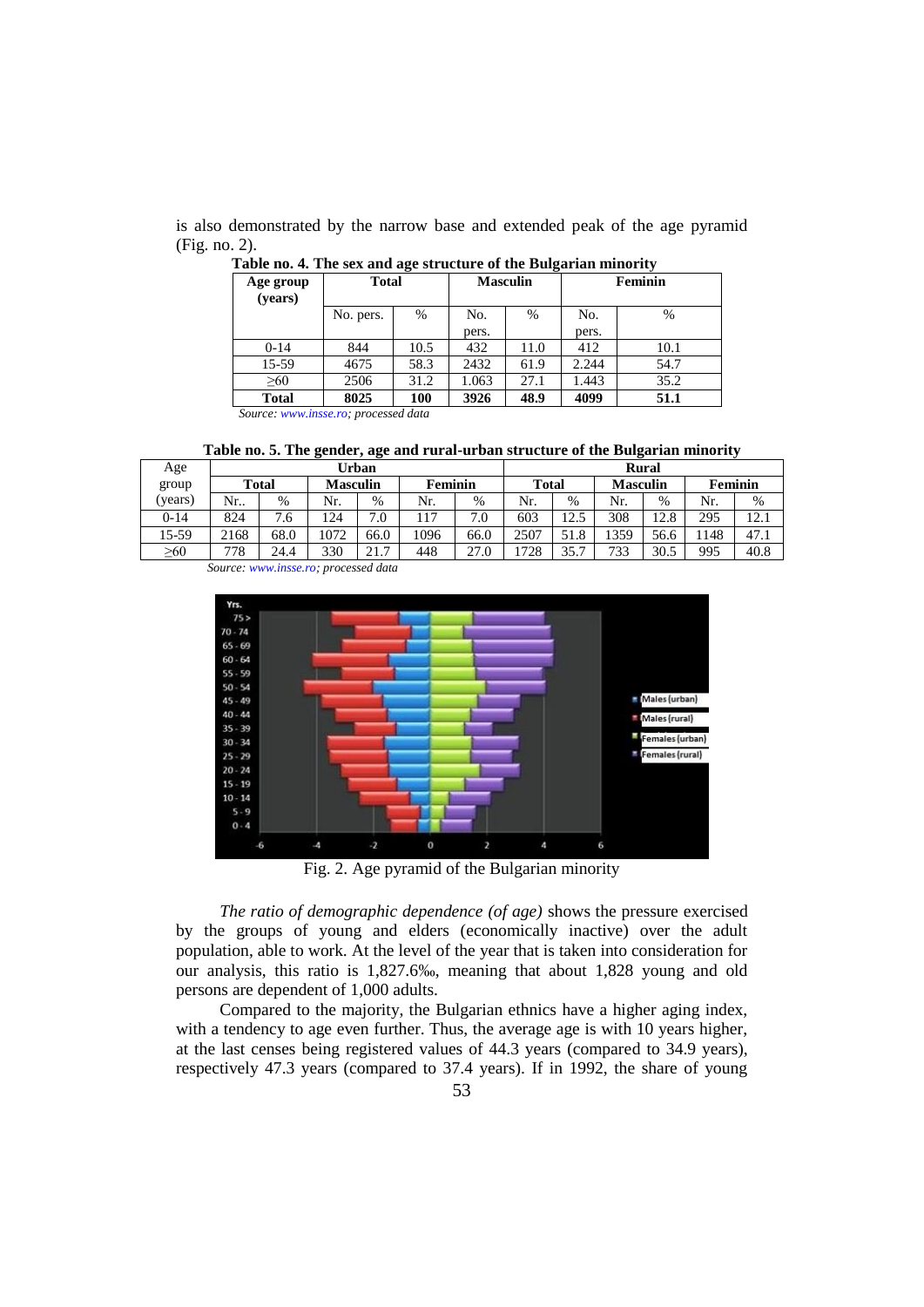population was 14%, in 2002 it decreased to 10.5 %, while the share of elders increased with 2.8 percent, from 28.4% to 31.2%.

### **5. The structure of population on their civil status**

According to the statistic data registered during the census in 2002, from the point of view of the legal civil status, the Bulgarians had the following structure: 51.9% were married, 29.7% not married, 14.1% widowers and 4.3% divorced.

The analysis on age groups shows high discrepancies for the elders, where the share of married men is 70.6% compared to only 41.8% for women. The situation is reversed in case of widowers, where men have 21.9% and women 50.9%. Regarding the divorced and unmarried old persons, the distribution on sexes is equal, 4% in the first case and 3.5% for the second situation.

For adults, the most married persons are included between 45-54 years for men (538 persons) as well as for women (430 persons). For the adult widowers, the age between 50-59 years are better represented, but with high differences on sexes (20 men and 108 women) (Fig. 3).



Fig. 3. The structure of the Bulgarian population on civil status and gender (2002)

The analysis of the Bulgarians on living areas and taking into consideration the civil status, shows the dominance of the rural area which concentrated 58.8% of the total married persons, 60.3% of single persons and 69.9% of the total widowers, the urban area which imposes upon the category of divorces with a share of 53.9% from the total number of divorces. The distribution of rural Bulgarian population has the following configuration: 50.7% married, 29.7% single, 3.3% divorced and 16.3% widowers. In the urban area, married persons represent 41.2%,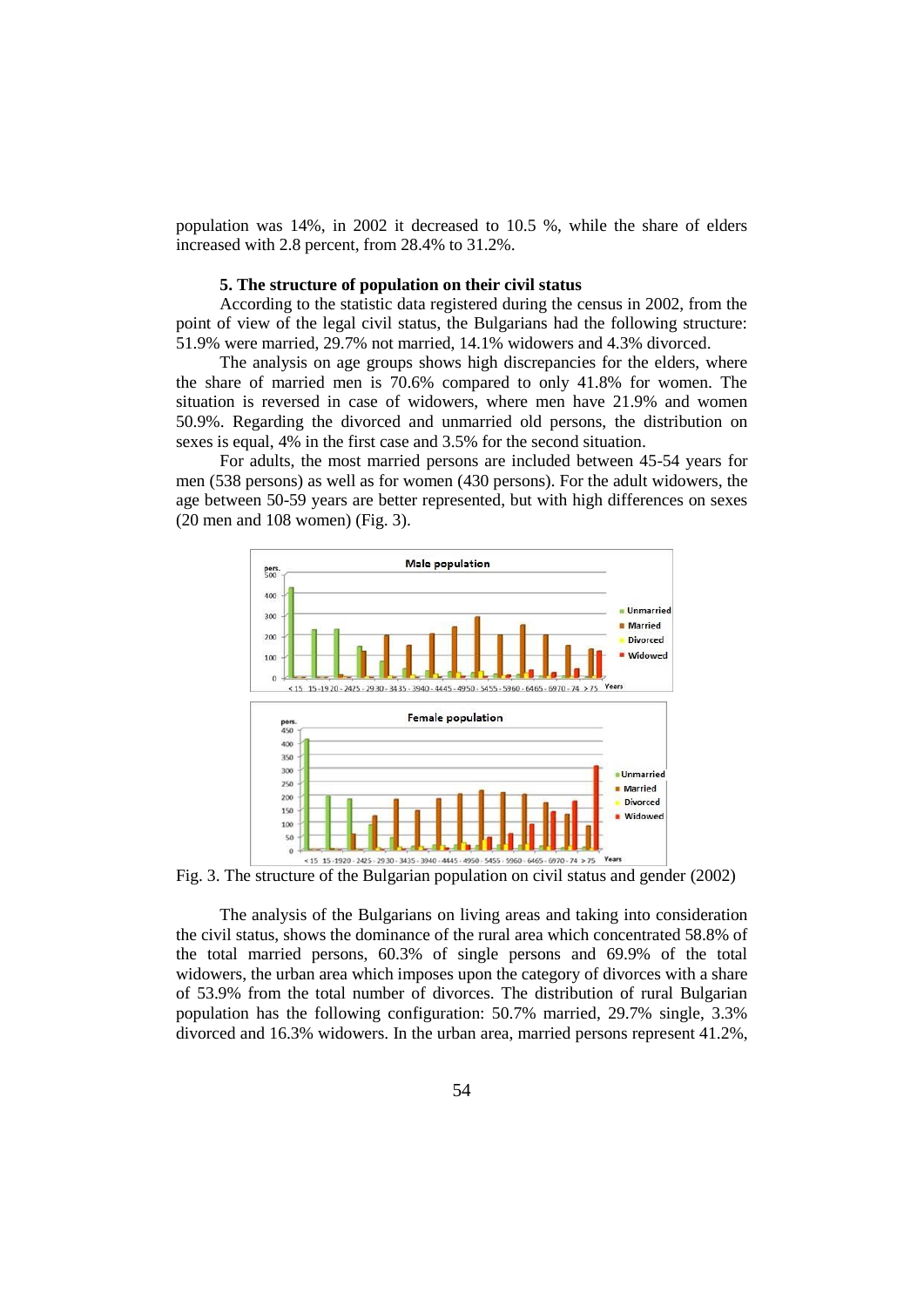single persons 29.6%, divorced persons 5.85%, while the widowers represent 10.7%.

Regarding the *family nucleus*, at the last census there were recorded 2258 families, of which 54.4% had children and 45.6% had no children. More than half (56.2%) of the families were homogeneous ethnically, the rest being mixed marriages. From the 989 Bulgarian men who formed mixed families, 75.2% were married with Romanian women, 15.3% with Hungarian women, 3.8% with Germans, 1.9% with Ukrainians, 0.9% with Roma women and 2.9% had wives of other nationality (Fig. 4).



Fig. 4. The structure of familial nuclei on types and members' ethnicity (2002)

## **6. The economic structure of the population**

In 2002, the *active population* counted 3,192 persons, representing 39.8% from the total number of Bulgarian population. The sex structure showed that, 55.6% were men and 44.4% women. Inside the active population, the highest share is held by the *employed population,* 66.5%, represented the age group between 30- 54 years (Fig. 5).

The *activity ratio*, referring to the participation degree of the population to the economic activity is 39.8%. The masculine activity rate, naming the ratio between the total number of men and the number of active masculine population, is 45.2%, and the feminine activity rate is 34.6%.

On *sectors of activity*, the employed active population (3053 pers.) has the following distribution: 1,055 persons, representing 34.6% in the primary sector, 27.7% (846 persons) secondary sector and 37.7% (1,152 persons) in the tertiary sector. In this case, what should be mentioned, is the main share of the masculine population that represents 57.3% in the primary sector, about 55% in the secondary one and 52.9% in the tertiary sector.

On *activities of the national economy*, the employed population is structured as follows: 33.7% in agriculture, silviculture, fishing and hunting; 24.7% in the extractive and processing industry; 9.3% in trading; 6.8% in education; 4.6% in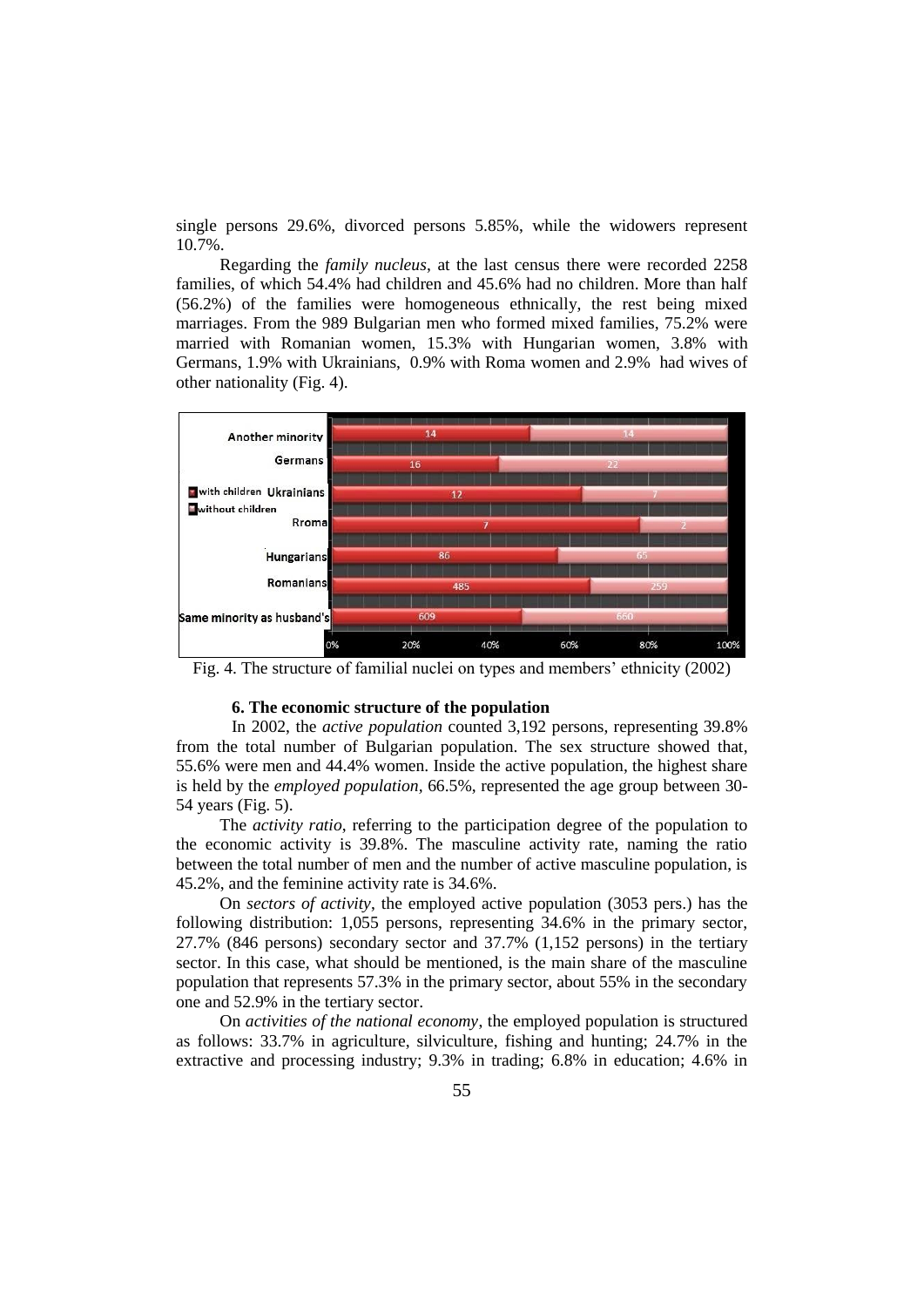health sector; 4.4% in administration; 4.1% in transports; 12.4% in other activities. The sex distribution of the Bulgarian population employed in activities of the national economy is highly disproportioned; thus, if on the whole, the share of employed masculine population is 54.96% in administration, 58.90% in trading, and it reaches to 68.7% in transportation and 81.6% in storage and is increases to 85.4% in constructions. The employed feminine population holds significant shares in financial activities 61.1%, education (62.2%) and health sector (75.7%).



Fig. 5. Active and inactive population regarding their age groups and genders (2002)

The *ration of activity ages* which expresses the ration between the number of active persons of a certain age and the number of population of the respective age is of 70.1% for the population between 20-59 years and 6% for the population with the age of 60 and above. Reported on the sexes, the situations proves to be more favourable to men registering values of 75.1%, namely 7.1% compared to 64.6% and 5.1% for the feminine population.

*Index of masculinity of the active population*, representing the number of masculine active persons to 100 feminine active persons, is 125.3% with slight variations on age groups (125.6% for 20-59 years and 102.7% for the age group of 60 years and over).

The *report of economical dependency*, given by the ratio between the number of persons financially supported and the number of population economically active, is 151.4%, namely 100 active persons have to support 151.4 persons. On sexes, the value of this index ranges between 121.2% in case of masculine population and 189.3 % for the feminine population.

The mismatch between the jobs demand and economic supply generates unemployment, a socio-economic phenomenon that affects 139 pers., of which 21.1% are unemployed looking for their first job. It is more pronounced for the male workforce (69.8% of the total unemployed persons) and in the urban environment (52.5%). Regarding the duration, most of the unemployed (62.6%) are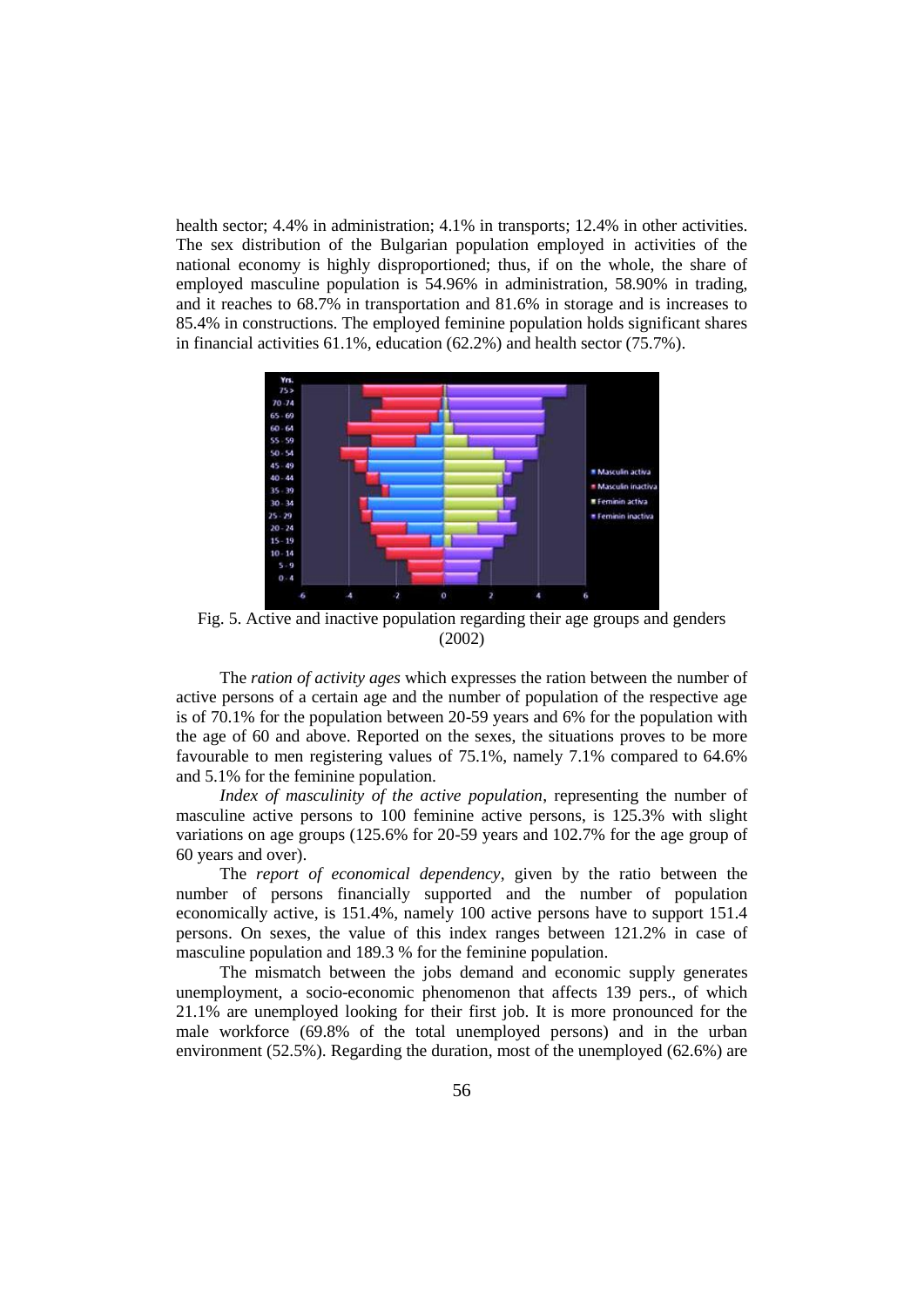included in the interval of 6-27 months, 19.4% exceeding 27 months, and 18% are less than six months in this situation (Fig. 6).

In terms of *professional status*, most of the employed population (65.7%) was formed of employees, followed by family workers in their household (24.5%), self-employed (6.7%), the share of owners and private entrepreneurs being of only 2.4%. Concerning the differences between the two environments in terms of family workers in their household and self-employed the rural has a share of 92.7%, respectively 70.1%. (Fig. 7).



Fig. 6. Unemployed persons on duration of unemployment, gender, urban-rural (2002)





In terms of the *groups of occupations*, the employed population is structured as follows: 29.5% farmers and skilled workers in agriculture, forestry and fishing, 16.1% craftsmen and skilled workers, 10.6% specialists with intellectual and scientific occupations, 10, 6% technicians, foremen and assimilated, 10.5% plant and machines operators, 6.5% operative workers in services, trade and assimilated, 6.1% unskilled workers, 5.0% administrative officials, 4.9% legislators, members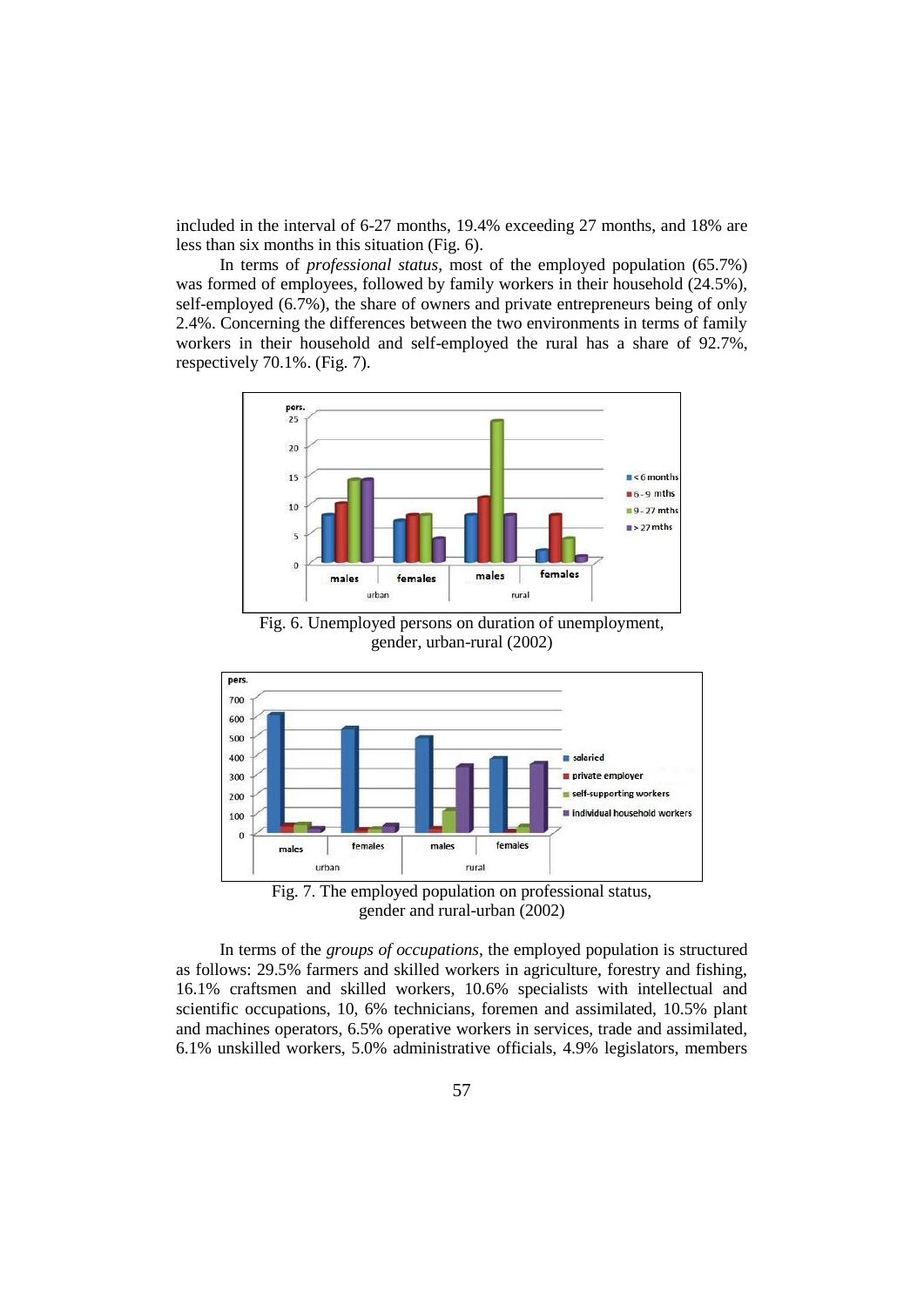of the executive, heads of public administration and socio-economic and political units etc.

Regarding the *location of the workplace*, it is worth mentioning that 80.1% of the employed population had work in the same locality, 18.6% in another locality within the county (from which 85.8% in municipalities and cities), 1.0% in another county and 0.3% in another country, with no significant differences by gender.

The *inactive population* accounts for 60.2% of the Bulgarian ethnic group, more than half (55.5%) being represented by the feminine population. The majority (73.6%) of this demographic category consists of retired population (2977 pers.), students (844 pers.) and housewives (226 pers.).

#### **7. Population structure by the educational institution graduated**

According to statistical data, at the 2002 census there were recorded 7547 persons aged 10 years and above (51.0% being women), meaning 94.0% of the total Bulgarians. Depending on the level of the graduated school they were distributed as follows: 62.2% secondary school graduates, 21.4% primary education graduates, 9.2% higher education graduates, 3.5% post-secondary education and apprenticeship graduates, while 3.6% had no education (Fig. 8). Within the secondary education graduates, 44.9% of them had completed the secondary school, 34.9% the highschool and 20.2% vocational and apprenticeship schools.



Fig. 8. Level of education within the 10 years old and above population, by gender and rural-urban environment (2002)

The analysis of the *distribution by gender and urban-rural environment* highlights the higher number of the male population in the case of graduates of vocational and apprenticeship education with 75.1%, and higher with 55.7% from the total. The urban environment recorded the highest number of higher education graduates (80.5%) and post-secondary school graduates (51.5%). When the level of completed education decreases, the rural environment share increases: 59.2% of the secondary school graduates, 77.9% of the primary education graduates, 82.8 % of those with no degrees.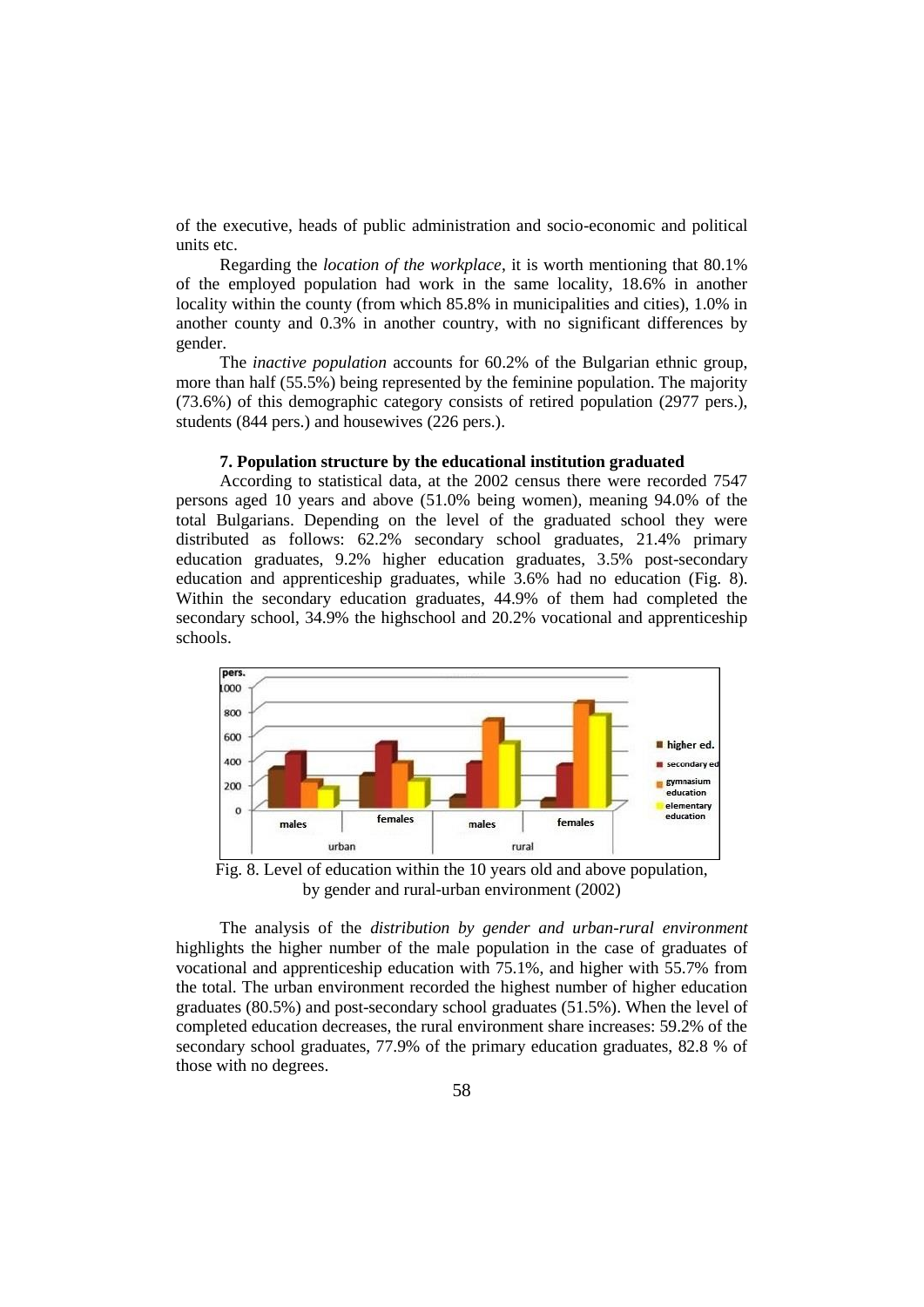Within the demographic segment aged 10 and above there are 97 illiterates, representing 1.3% of this population contingent. The rural environment and female population has the most number of illiterates, holding 91.8% respectively 65.0% of this demographic category (Fig. 9).



Fig. 9. Proportion of illiterate persons within the 10 years old and above population, by urban-rural environment

### **8. Religious structure**

The Romano-Catholic religion holds the highest number of adepts, their share being 77.2% from the total number of population; in the rural area, this cult has 86.4% from the population, while in the urban area 63.2%. The orthodoxies represent 18.5% with an unequal distribution of the two areas: 11% in rural area and 29.9% in urban area. The rest of the confessions have a more reduced frequency: 1.1% Greek-Catholics, (2.8% in urban area), 0.9% Evangelic (1.4% in rural area), 0.6% Christians-Evangelic.

### **9. Maternal language structure**

From point of view of the maternal language structure of the population, most of the ethnic group (81.3%) declared Bulgarian language as their maternal language; 17.4% chose Romanian, 0.7% Hungarian, while 0.6% had other maternal language. The presence of Bulgarian speakers was registered in 20 counties, the highest concentration (5,841 persons, representing 72.8% in the overall ethnics) being in Timiș and Arad counties. In Timiș, there were 5,155 persons who declared Bulgarian as maternal language (92.7% of Bulgarians in Timiș), settled in 19 administrative units.

### **CONCLUSIONS**

From the ethnic point of view, Romania is a highly homogenous state, a fact that is also emphasized by the last census, where Romanians represented 88.9% of the total population. Along the history, under the influence of certain political and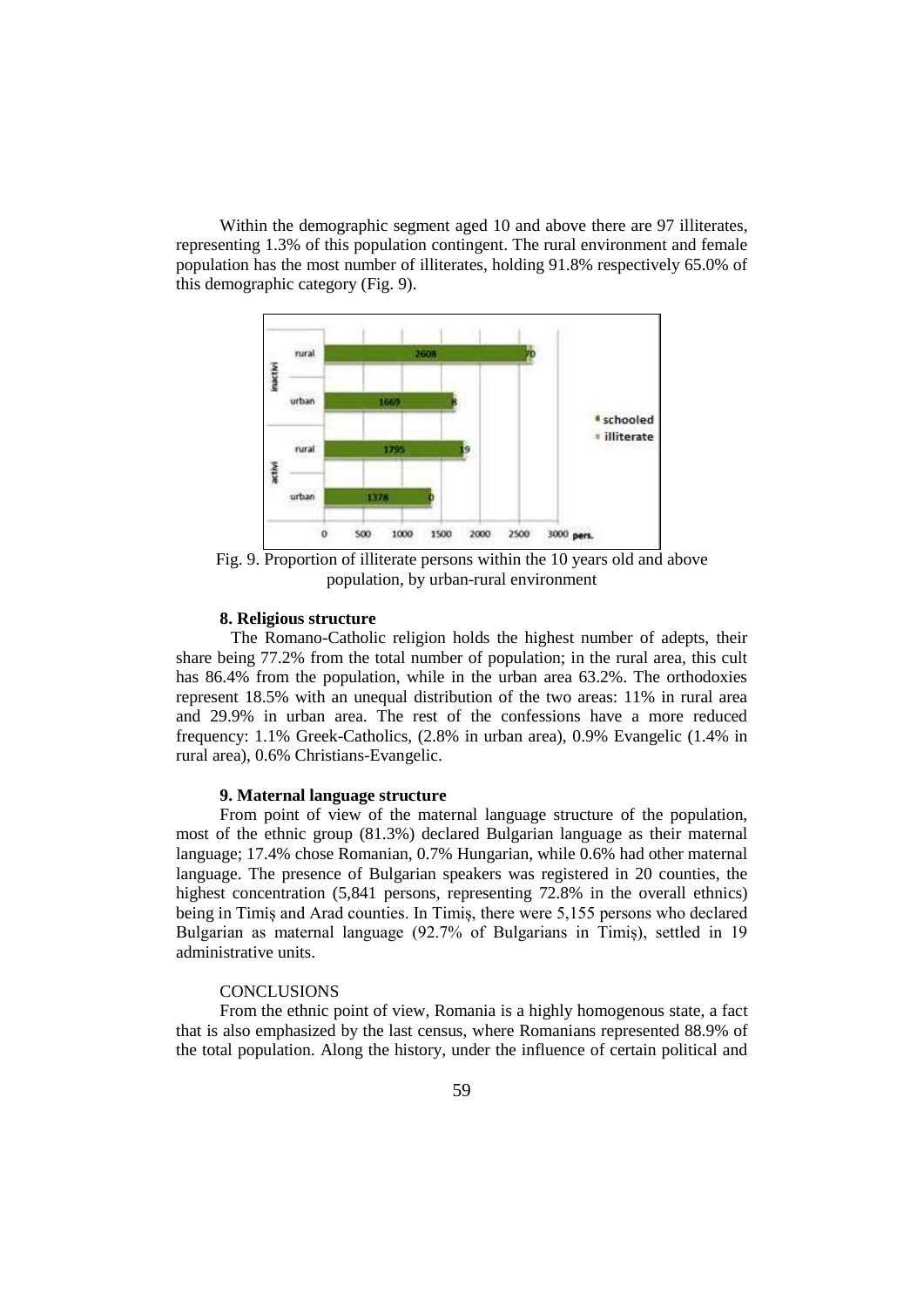historical conditions, on the present Romanian territory, certain minorities have settled, among which the Bulgarians. They migrated in several stages from the south of the Danube inside the Romanian territory at the end of the XVII<sup>th</sup> century, thus in the present day one can speak about punctual locations, where two territorial concentration can be noted (which hold 82.6% from the total number of the Bulgarians): one in the western part of Romania – in Timiș county, and the other one in the southern part, in Dâmbovița county.

Regarding the numeric evolution, as most of the minorities in Romania, during the  $XX<sup>th</sup>$  century and nowadays, the Bulgarian community decreased, important regressions being registered at the censes between 1930-1948, by approximately 89%, (from strictly historical reasons – The Treaty from Craiova from 1940, which regulated the status of the Southern Dobruja - Cadrilater) and between 1992-2002 by approximately 19% (because of the migrations and negative birth rates).

From the point of view of the demographic structure, the Bulgarians are an ethnic group where women are predominant (with a share of 51.1%), as well as the rural population (60.3%), the aging of the population is accentuated, where 33.7% of the active population works in the agricultural sector and 77.2% are Romano-Catholics.

We can generally say that the Bulgarians in Romania have certain demographic similarities with the majority, but also some specific features which come to diversify the demographic picture of our country.

#### **REFERENCES**

BĂLAN, D., (2006), *Etnie, etnicitate, națiune si naționalism*. Câteva precizări terminologice, Codrul Cosminului, nr. 12, Edit.Universității "Ștefan cel Mare", Suceava.

CREȚAN, R., (1999), *Etnie, confesiune și comportament electoral în Banat. Studiu geografic*, Edit.Universității de Vest, Timișoara.

IOSEP, I., (2001), *Tendințe ale dinamicii populației în Obcinele Bucovinei. Prognoza demografică*, Analele Universități "Ștefan cel Mare",Suceava, Secțiunea Geografie, Anul X, Edit. Edit. Universității "Ștefan cel Mare", Suceava.

IORDACHE, COSTELA, TRUȘCĂ, LILIANA, (2008), *Changes in the ethnic structure of the urban population withihn Oltenia South-Western Development Region during the 1930-2002 period* ,in Arhivele Olteniei, Nr. 22, Serie Nouă, Edit. Universitaria, Craiova.

IORDACHE, COSTELA, (2009), *Geografia populației și așezărilor umane din România*, Edit. Universitaria, Craiova.

IORDACHE, COSTELA, AVRAM S., VÂLCEA, CRISTIANA, (2013), *Mutations in the ethnic structure of the Romanian population in the post-communist period*, Revista de Științe Politice. Revue des Sciences Politiques, No. 37-38, Edit. Universitaria, Craiova.

KISS T., VERESS, ILKA, (2010), *Minorități din România: dinamici demografice și identitare*,Working Papers, Nr.30, Edit. ISPMN, Cluj-Napoca.

VERT, C., (1995), *Analiza geodemografică. Manual practic*, Edit. Mirton, Timișoara.

\*\*\*(1984), *Geografia României, vol. II, Geografie umană şi economică*, Edit. Academiei R.S.România, București.